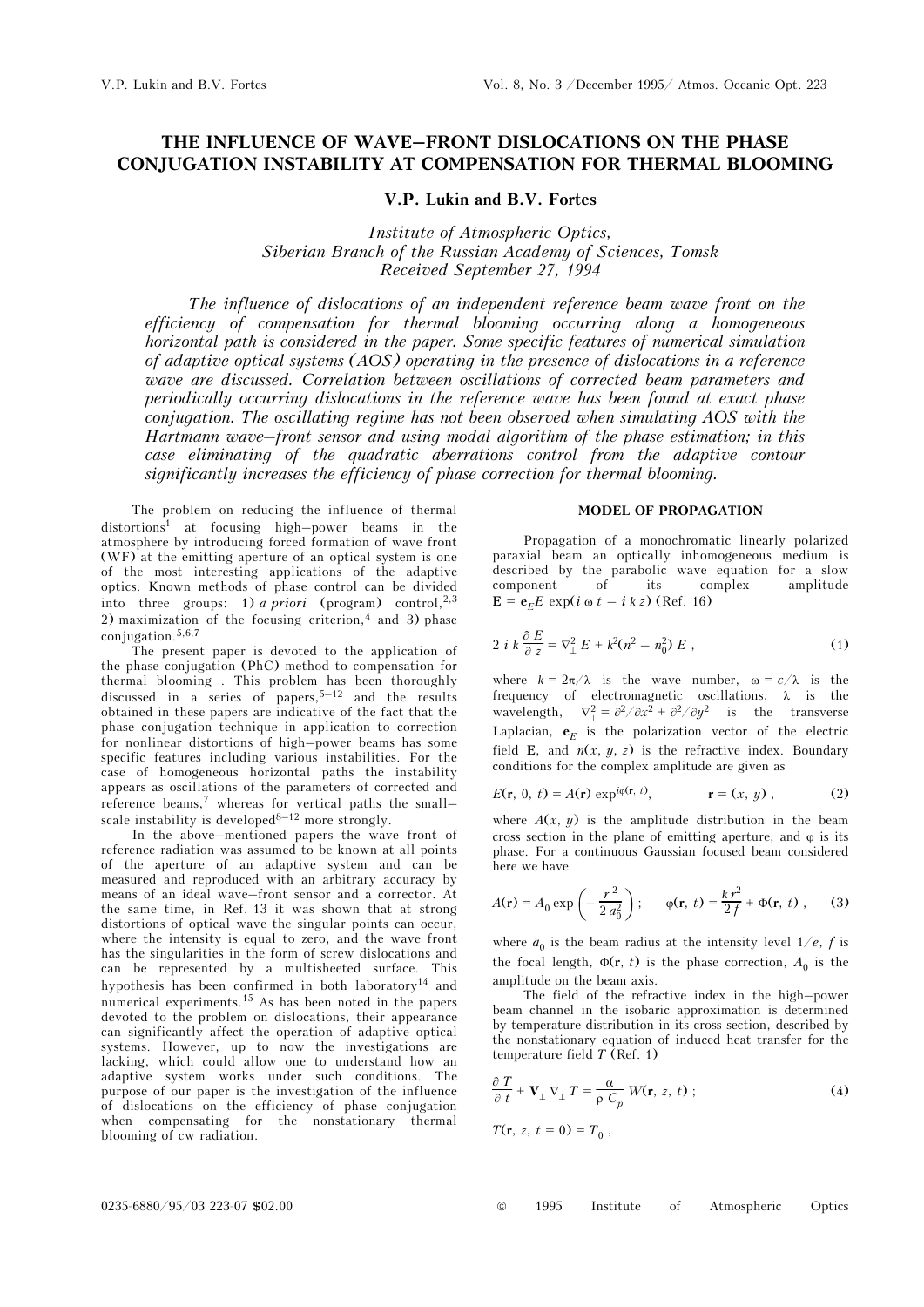or

where  $W = E E^* 8\pi / c n_0$  is the beam intensity,  $V_{\perp} = (V_x, V_y)$  is the transverse component of wind velocity,  $\alpha$  is the absorption coefficient,  $\rho$  is the density, and  $C_p$  is the specific heat at constant pressure.

At small variations of the medium temperature the connection between the temperature and the refractive index can be considered linear:  $n - n_0 \approx n'_T(T_0)(T - T_0)$ . Assuming  $n_0 \approx 1$ , after substitution in Eq. (1), we have

$$
2 i k \frac{\partial E}{\partial z} = \nabla_{\perp}^{2} E + 2 k^{2} n_{T}^{'} (T - T_{0}) E .
$$
 (5)

Thus, the nonstationary thermal blooming is described by the set of equations (4) and (5) together with the boundary conditions (3).

Both the reflected (or scattered) radiation and radiation from an independent source can serve as the reference wave in AOS. Here we consider only the case of an independent coherent reference beam, being propagated toward the corrected one along the same path. Such an AOS has been created, for example, in the laboratory experiment.<sup>9</sup> Behavior of complex amplitude,  $U = e_U U \exp(i \omega t + i k z)$ , of the reference beam along the path is described by the wave equation

$$
-2 i k \frac{\partial U}{\partial z} = \nabla_{\perp}^{2} U + 2 k^{2} n_{T}^{'} (T - T_{0}) U .
$$
 (6)

Boundary conditions are set so that in the absence of distortions the complex amplitudes of the high–power and reference beams are conjugated in the plane  $z = 0$ . For this purpose their complex amplitudes must be conjugated also in the plane  $z = f$ , i.e.,

$$
U(\mathbf{r},\,f)=E_0^*(\mathbf{r},\,f)\,,\tag{7}
$$

where  $E_0(\mathbf{r}, f)$  is the solution of Eq. (5) at  $T \equiv T_0$  with the boundary conditions (3) at  $\Phi = 0$ .

For numerical solution of equations describing the propagation of reference and high–power beams we used the splitting method7,17,18 with a symmetrized splitting operator. In this case all the fields are represented on a threedimensional grid with the dimensionality  $(N_\perp, N_\perp, N_z)$ 

$$
E_{I, J}(z_K) = E(x_I, y_J, z_K) = E(\mathbf{r}_{I, J}, z_K);
$$
\n
$$
x_I = h_\perp (I - I_0); I = 1, 2, ..., N_\perp;
$$
\n
$$
y_J = h_\perp (J - J_0); J = 1, 2, ..., N_\perp;
$$
\n
$$
z_K = h_z \left(K - \frac{1}{2}\right); K = 1, 2, ..., N_z,
$$
\n(8)

where  $(I_0, J_0)$  are the values of indices corresponding to the origin of the coordinates, and  $(h_{\perp}, h_{\perp}, h_z)$  are the distances between the nodes of the grid. The results of calculations given below were obtained at  $N_{\perp} = 64$ ,  $h_{\perp} = a_0/8$ ,  $N_z = 16$ , and  $h_z = f/16$ .

### **PHASE CONJUGATION METHOD**

The phase conjugation method is a special case of a more general method of wave front inversion (WFI) based on invertibility of electrodynamics equations. As applied to the used mathematical model, the invertibility of the propagation equation means that if the complex amplitudes *E* and *U* are conjugated in the plane  $z = 0$ , then they are conjugated in the focal plane  $z = f$ , and *vice versa*:

$$
E(\mathbf{r},\,0)=U^*(\mathbf{r},\,0)\Leftrightarrow E(\mathbf{r},\,f)=U^*(\mathbf{r},\,f)\;.\tag{9}
$$

Owing to the technical problems occurring in the wave amplitude control, in AOS one usually restricts oneself to the phase control, that is, uses the phase conjugation method

Arg 
$$
(E(\mathbf{r}, z=0)) = \text{Arg}(U^*(\mathbf{r}, z=0)) - \text{Arg}(U(\mathbf{r}, z=0))
$$
. (10)

If the distributions of amplitude modules of the reference and corrected fields are close

$$
A(\mathbf{r}) = |E(\mathbf{r}, 0)| \approx |U(\mathbf{r}, 0)| \tag{11}
$$

(or they differ by a constant factor), then one can look forward to high efficiency of such a purely phase control. The boundary condition for a corrected beam takes the form

$$
E(\mathbf{r}, 0) = A(\mathbf{r}) \exp(-i \text{ Arg } (U(\mathbf{r}, 0)))
$$
 (12)

$$
E(\mathbf{r}, 0) = A(\mathbf{r}) \exp(-i \arg(U(\mathbf{r}, 0)))
$$
 (13)

Mathematical formulation of the PhC method (12) has two peculiarities. First, the argument of the complex number is determined accurate to  $2\pi m$ ,  $m = \pm 1, \pm 2, \ldots$ ; second, the argument of zero complex number is undefined.

If in the case of numerical simulation of AOS the corrected field is determined through the principal value of the argument of the reference wave complex amplitude (13) then the first peculiarity is inessential. However, in simulating the wave–front corrector to calculate the approximation of the required surface we need for untruncated phase while the principal value of the argument is limited by the range  $[-\pi, \pi]$ . To obtain the untruncated phase, the operation of phase joining should be performed. It is common practice in this case to calculate the phase differences and then the problem on the function reconstruction is solved on the basis of the values of its first differences in two directions. At numerical simulation the phase difference at two adjacent nodes of the grid is determined as follows:

$$
\Delta_{I, J}^{x} = \text{Arg}(U_{I+1, J}) - \text{Arg}(U_{I, J}) = \text{arg}(U_{I+1, J}) + 2\pi m_{I+1, J} -
$$

$$
-\arg(U_{I, J}) - 2\pi m_{I, J} = \arg(U_{I+1, J}) - \arg(U_{I, J}) + 2\pi k_{I, J}^x,
$$

$$
\left|k_{I,\,J}^x\right| \le 1\tag{14}
$$

and similarly for  $\Delta_{I, J}^y$ . The values of  $k_{I, J}^x$ ,  $k_{I, J}^y \in \{-1, 0, 1\}$ are determined from the conditions  $|\Delta I_{i,j}^x| \leq \pi$  and  $|\Delta I_{i,j}^y| \leq \pi$ (Ref. 15). Similarly the phase differences can be determined as

$$
\Delta_{I, J}^{x} = \arg(U_{I+1, J} U_{I, J}^{*}) ; \qquad (15)
$$

$$
\Delta_{I,\,J}^y = \arg\left(U_{I,\,J+1}\,U_{I,\,J}^*\right)
$$

The problem on reconstructing untruncated phase from its differences calculated from the complex amplitude at the nodes of the reference grid is mathematically equivalent to the problem on phase reconstruction from phase differences obtained from the data of an interferometer sensor or estimated by the local phase tilt measured using a Hartmann sensor. Since the number of differences is twice as large as the number of points, where the phase value must be obtained, such a problem is excessive and some additional conditions are usually fomulated, namely, minimizing of squared discrepancy<sup>19</sup>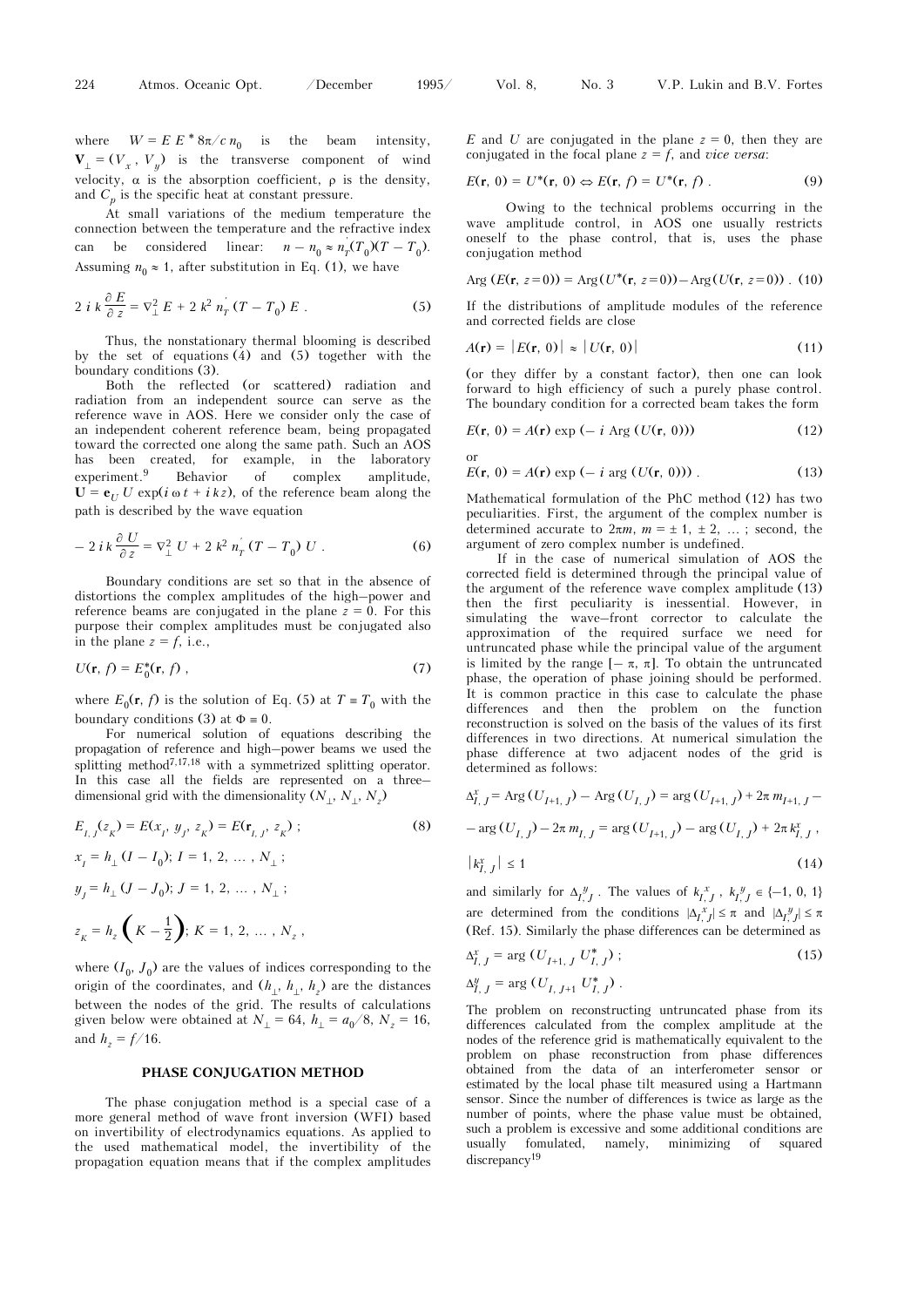$$
\sum_{I, J} [(\phi_{I+1, J} - \phi_{I, J}) - \Delta_{I, J}^x]^2 + [(\phi_{I, J+1} - \phi_{I, J}) - \Delta_{I, J}^y]^2 \to \min (16)
$$

or minimizing of integral variance of the estimation error  $2^{0}$ 

$$
\langle \sum_{I,\,J} (\phi_{I+1,\,J} - \hat{\phi}_{I,\,J})^2 \rangle \to \min . \tag{17}
$$

Here the statistical averaging is denoted by angular brackets,  $\phi_{I, J}$  is the sought estimate of the phase, and  $\hat{\phi}_{I, J}$  is its exact value. In both cases the problem is reduced to the solution of a set of linear equations of the following form:

$$
\phi_{I+1, J} + \phi_{I-1, J} + \phi_{I, J+1} + \phi_{I, J-1} - 4\phi_{I, J} = \Delta_{I, J}^{x} + \Delta_{I, J}^{y} - \Delta_{I-1, J}^{x} - \Delta_{I, J-1}^{y}
$$
\n
$$
- \Delta_{I, J-1}^{y} . \tag{18}
$$

When the differences are set on a uniform grid, we can use for solution of this problem the method of discrete Fourier transform (DFT) and the fast Fourier transform (FFT) algorithm<sup>21,22</sup> if the number of grid nodes satisfies appropriate requirements. Solution of the set of equations (18) reconstructs the argument of complex amplitude accurate to a constant

$$
Arg(U_{I, J}) = \phi_{I, J} + C \tag{19}
$$

$$
U_{I, J} = |U_{I, J}| \exp [i (\phi_{I, J} + C)]
$$

and exactly corresponds to the initial values of differences

$$
\phi_{I+1, J} - \phi_{I, J} = \Delta_{I, J}^x, \qquad \phi_{I, J+1} - \phi_{I, J} = \Delta_{I, J}^y,
$$
 (20)

if the field *U* has no zero values in the region considered.

## **SCREW DISLOCATIONS OF THE WAVE FRONT**

At the points where the complex amplitude (CA) of an optical wave is exactly equal to zero, its argument is uncertain. If the point under consideration is the intersection of lines, where the real and imaginary parts of CA change sign, this point is the center of screw dislocation of the wave front. The existence of such dislocations was predicted theoretically<sup>13</sup> and supported by the results of laboratory<sup>14</sup> and numerical<sup>15</sup> experiments.

Let us consider the vector field  $\mathbf{g} = (g_x, g_y)$  defined as follows:

$$
g_x(x, y) = \lim_{\Delta x \to 0} \frac{1}{\Delta x} \arg \left[ U\left(x + \frac{\Delta x}{2}, y\right) U^*\left(x - \frac{\Delta x}{2}, y\right) \right]; (21)
$$

$$
g_y(x, y) = \lim_{\Delta y \to 0} \frac{1}{\Delta y} \arg \left[ U\left(x, y + \frac{\Delta y}{2}\right) U^*\left(x, y - \frac{\Delta y}{2}\right) \right].
$$

The field  $g(r)$  is, by definition, the gradient of the optical wave phase, and it is so if  $U(\mathbf{r})$  vanishes nowhere

$$
|U(\mathbf{r})| \neq 0 \Rightarrow \mathbf{g} = \nabla \text{Arg}(U(\mathbf{r})).
$$
 (22)

In presence of dislocations, the field **g** has singularities and ceases to be a purely potential field, and the contour integral

$$
\oint_C g d\mathbf{r} = \pm 2\pi (N_+ - N_-)
$$
\n(23)

is determined by the number of dislocations inside this contour and twisted in positive,  $N_{+}$ , and negative,  $N_{-}$ , directions.<sup>13,14</sup> In this case the phase difference expressed in terms of the contour integral

$$
\phi(\mathbf{r}_2) - \phi(\mathbf{r}_1) = \int_{\mathbf{r}_1}^{\mathbf{r}_2} \mathbf{g} \, d\mathbf{r}
$$
 (24)

depends on the path of integration, and the equation

$$
\nabla \phi = \mathbf{g} \tag{25}
$$

has no solution.

It is well known that any vector field **g** can be represented as a sum of irrotational  $\mathbf{g}_1$  and solenoidal  $\mathbf{g}_2$ components

$$
\mathbf{g} = \mathbf{g}_1 + \mathbf{g}_2 \,,\tag{26}
$$

the solenoidal component can be here excluded by the use of the divergence operator<sup>22,23,24</sup> so that the solution of the Poisson equation

$$
\nabla^2 \phi = \text{div } \mathbf{g} = \text{div } \mathbf{g}_1 \tag{27}
$$

corresponds to the potential part of the reference field **g**

$$
\nabla \phi = \mathbf{g}_1 \tag{28}
$$

Since the set of linear equations (18) is the finite– difference representation of the Poisson equation (27), the algorithm of reconstruction, solving the set of linear equations (18), filters the wave–front dislocations, thus smoothing out the estimate of the optical wave phase.

A number of the results on numerical simulation of phase conjugation has been obtained based on the boundary condition of the exact phase conjugation

$$
E_{I, J}(0) = A_{I, J} \exp[i \arg(U_{I, J}(0))]. \tag{29}
$$

As a rule, dislocations do not fall accurately on the grid nodes, and the boundary condition (29) is correct. However, the corresponding analytical boundary condition

$$
E(\mathbf{r}, 0) = A(\mathbf{r}) \exp[i \arg(U(\mathbf{r}, 0))]
$$
\n(30)

is uncertain at the points where  $U(\mathbf{r}, 0) = 0$ . When  $A(r) \neq 0$ , at the same points the continuity of the field *E*(**r**, 0) breaks down, and it becomes nondifferentiable. Although the grid boundary condition (29) can also be considered to be a result of application of a corrector with the element size equal to the distance between the grid nodes, care must be exercised in the interpretation of the results of numerical experiment since the corresponding analytical boundary condition (30) is incorrect.

To better understand how the specific boundary conditions of the type (29) work at the appearance of dislocations in the reference beam, we have performed a numerical experiment in which we have calculated diffraction of the beam with the Gaussian intensity profile under the boundary condition of the form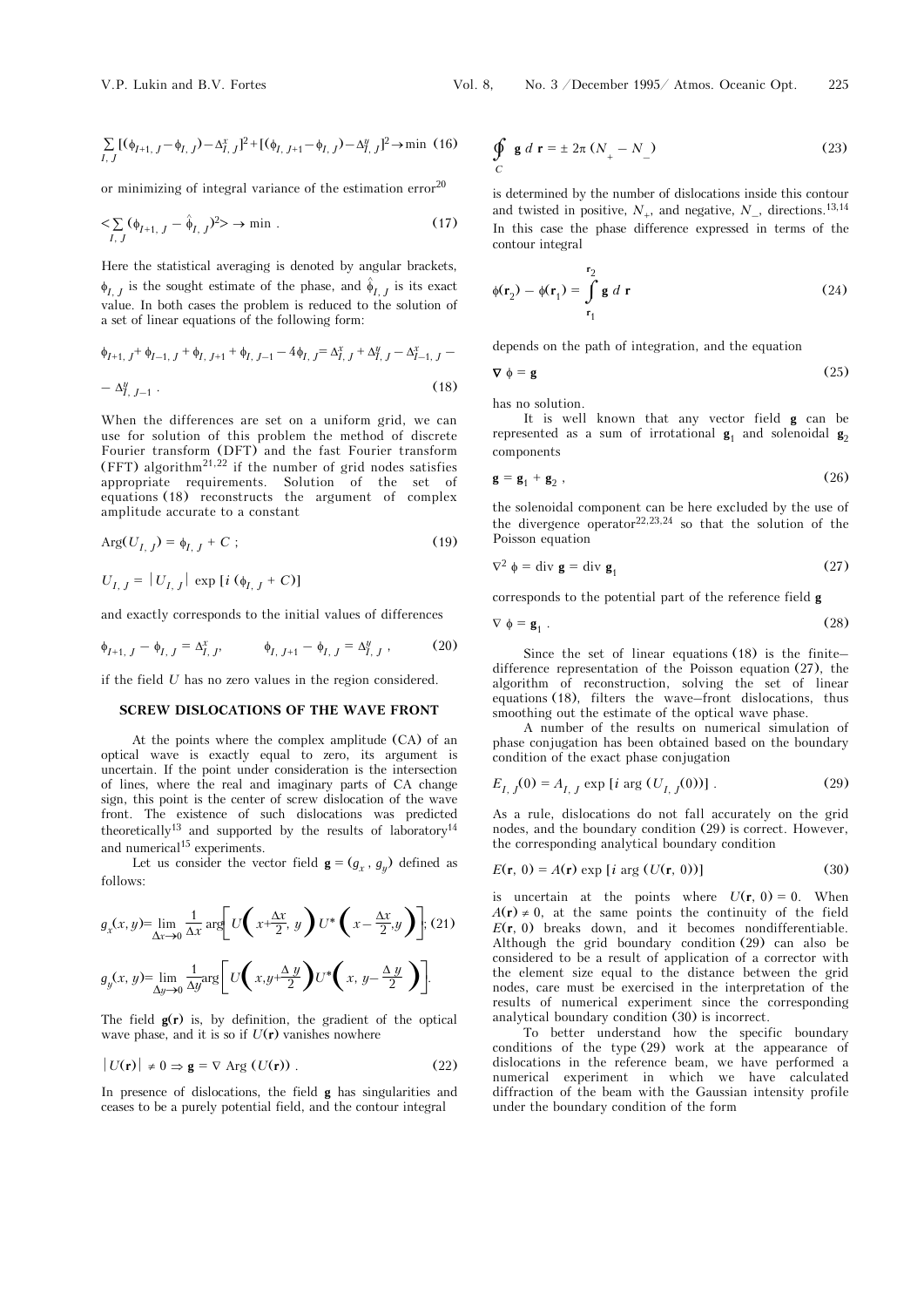$$
E(\mathbf{r}, 0) = A(\mathbf{r}) \exp[i \arg(x + i y)] \tag{31}
$$

As is evident from Ref. 13, the field

$$
U(\mathbf{r}, z) = e^{i\gamma} \left( B_x x + i B_y y \right), \tag{32}
$$

where  $\gamma$ ,  $B_x$ , and  $B_y$  are real constants, satisfies the parabolic wave equation in vacuum and has its dislocation at the origin of coordinates. Thus, the boundary condition (31) describes the field with the dislocation at the point  $r = 0$ . In this case its intensity is different from zero everywhere.

Figure 1 shows intensity distribution over the cross section of such a beam for different values of  $z' = z/z_d$ , where  $z_d = ka_0^2$  is the diffraction length. At the center of the beam the intensity dip occurs reaching practically zero value at  $z' = 0.1$ . Similar effect is observed at compensation for thermal blooming when a dislocation appears in the reference beam.



*FIG. 1. Beam cross sections at the diffraction of a beam under boundary conditions (31) in vacuum. From left to right:*  $z' = 0.03$ ,  $z' = 0.06$ , and  $z' = 0.09$ .

### **PHASE CORRECTION FOR THERMAL BLOOMING**

We have conducted two types of numerical experiments on application of the phase conjugation method to correction for thermal blooming. In one experiment we used for the corrected beam the boundary condition of exact conjugation  $(30)$ , and in the other case – the boundary condition (3). The phase correction  $\Phi(\mathbf{r}, t)$  was obtained as a result of simulation of the Hartmann sensor<sup>25</sup> and subsequent modal estimation of the reference beam phase. $26,27$ 

In both cases we have simulated a "high–speed" adaptive system, focusing the Ganssian beam on a target plane, at the distance  $f = \frac{1}{\sqrt{10}} z_d$ . At diffraction the intensity at focus of such an optical system in vacuum is 10 times as large as the axial intensity in the emitting aperture. In the focal plane we recorded the peak intensity  $W_{\text{max}}$  and the radiant flux  $P$ through a circle of a radius  $a_f = a_0 f / z_d$  equal to the radius of the undistorted beam at the intensity level of 1/*e*. About 63% of the undistorted beam power is within this circle. Simultaneously we recorded the appearance and coordinates of dislocations of the reference beam wave front in the plane  $z = 0$ . For this purpose at each node of the grid within the circle of radius  $2a_0$  we calculated the value

$$
\Sigma_{I, J} = \Delta_{I, J}^{x} + \Delta_{I+1, J}^{y} - \Delta_{I, J+1}^{x} - \Delta_{I, J}^{y}
$$
\n(33)

corresponding to the integral (23) over the contour shaped by four adjacent nodes of the grid. For the majority of nodes  $\Sigma_{I, J} \cong 0$  accurate to the errors of arithmetical operations. The nodes, for which  $\Sigma_{I, J} \approx \pm 2\pi$ , correspond to the contours containing one or more dislocations. The case when  $\Sigma_{I, J} > \pi$ , we consider to be indicative of a dislocation, to whose coordinates are assumed to be at the contour center  $(x_d, y_d)$ 

$$
x_{\rm d} = h_{\perp} \left( I + \frac{1}{2} - I_0 \right), \qquad y_{\rm d} = h_{\perp} \left( J + \frac{1}{2} - J_0 \right). \tag{34}
$$

Of course, such a method does not permit detection of a pair of dislocations with different signs falling into the contour considered, but in this case they do not affect the solution of the propagation problem.

Let us consider the results of simulation of the exact phase conjugation. Figure 2 presents the curves indicating the dependence of peak intensity  $W_{\text{max}}$  and the coordinate of dislocation  $x_d$  on the time *t*, normalized as follows<sup>7</sup>:

$$
t' = \frac{t}{\tau_{\nu}}, \ \tau_{\nu} = \frac{2 \ a_0}{V}; \ W' = W \frac{2 \ k^2 \ \alpha \ n_{T}^{2} \ a_0^{3}}{\rho \ C_{p} \ V_{\perp} \ n_{0}};
$$
\n
$$
P' = P \frac{2 \ k^2 \ \alpha \ n_{T}^{2} \ a_0}{\rho \ C_{p} \ V_{\perp} \ n_{0}};
$$
\n
$$
x_{\rm d}^{2} = \frac{x_{\rm d}}{a_{0}}
$$
\n(35)

(below the primes at normalized values are omitted). The plots are given for two values of axial intensity of the initial beam:  $W_0 = 16$  and  $W_0 = 24$ .

At the beam intensity  $W_0 = 16$  (curve *1*) the dislocations do not appear, and the beam parameters become stationary. With the increase of beam intensity up to 24 we observe the intensity fluctuations (curve *2*) followed by periodic appearance of dislocations in the reference beam (curve *3*). Dislocations appear close to the axis of the optical system and travel along the direction coinciding with the wind direction  $$  $x_d^2 + y_d^2 \le (2a_0)^2$  recorded. The increase of intensity to 32 results in the fact that a new pair of dislocations appears before the preceding pair goes out from the zone.



*FIG. 2. Dynamics of the peak intensity W*<sub>max</sub>(*t*) of a *corrected beam in the focal plane at the beam initial intensity*  $W_0 = 16$  (1), 24 (2), and the coordinate of the *reference beam dislocation*  $x<sub>d</sub>(t)$  *at*  $W<sub>0</sub> = 24$  (3).

Figure 3 shows typical intensity distribution of a corrected beam in the cross section  $z = f/32$ . Two intensity dips, travelling leeward in the beam, correspond to two dislocations in the phase of the reference beam.

To understand the mechanism of oscillations, shown in Fig. 2, the coordinate of the cross section  $z_{\text{max}}$  was recorded, at which the peak intensity of a corrected beam is maximum (the position of beam caustic). Figure 4 shows time dependence of the position of the beam caustic  $z_{\text{max}}$  and peak intensity in it. At the intensity  $W_0 = 16$  the beam caustic gradually shifts to the emitting aperture and its position is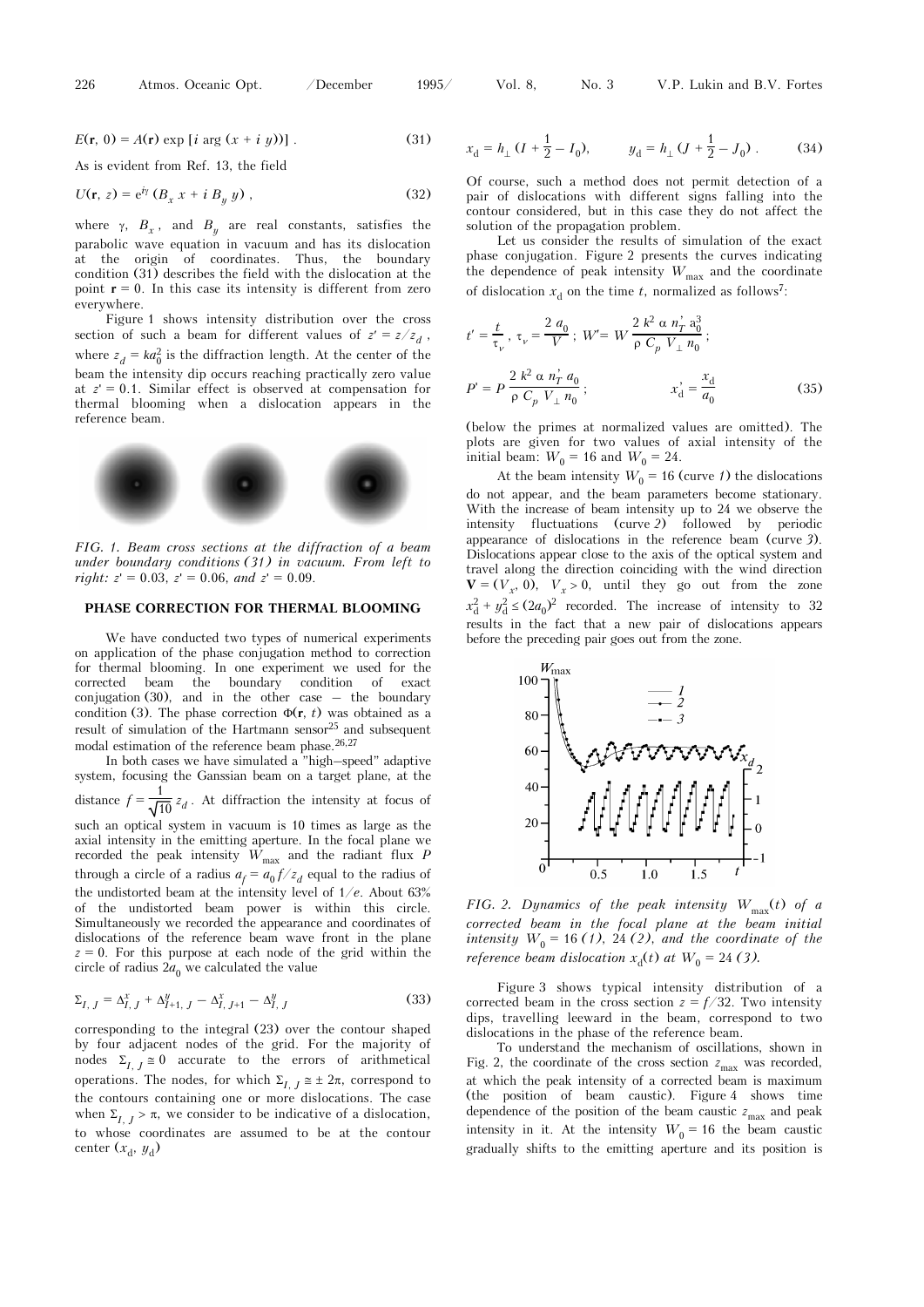stabilized at the point  $z_{\text{max}} \approx 0.85f$ . At  $W_0 = 24$  the caustic shifts closer to the emitting aperture and its position oscillates near the point  $z_{\text{max}} \approx 0.4f$  with the amplitude of the order of  $\Delta z_{\text{max}} \approx 0.15f$ . At the same time, the intensity in the caustic strongly exceeds the initial intensity of the beam. The period of oscillations of the caustic position coincides with the period of the dislocation appearance.



*FIG. 3. Intensity distribution of a corrected beam in the cross section z = f/*32 *with the wave–front dislocations*  appearing in the reference beam,  $W_0 = 24$ . The upper row: *t* = 0.50, 0.52, *and* 0.54; *the lower row: t* = 0.56, 0.58, *and* 0.60.

This effect can be interpreted as a manifestation of the positive feedback between the adaptive system and the thermal lens. At the initial stage of heating  $t \leq \tau_V$  the main contribution to distortions comes due to defocusing. Its compensation results in an additional focusing of a high– power beam and its caustic shifts to the source. The caustic becomes narrower, and the beam intensity in it increases that leads to the temperature increase in the beam caustic and to strengthening of the defocusing effect of the thermal lens. This in turn results in a subsequent shift of the caustic, and so on.



*FIG. 4. Dynamics of the caustic position of a high–power beam,*  $z_{\text{max}}(t)$ , *at*  $W_0 = 16$  (1) *and* 24 (2), *and peak intensity in the caustic for*  $W_0 = 24$  (3).

The thermal lens shift towards the emitting aperture decreases "the feedback coefficient". In the limiting case when the thermal lens strength is concentrated close to the AOS aperture and the additional focusing, contributed by the AOS, is compensated for by the defocusing thermal lens, we do not observe any subsequent increase in defocusing of the reference beam and in focusing of the high–power beam.

If the distortions in the high–power beam caustic achieve the value sufficient for appearance of a dislocation in the reference beam, the information on the defocusing introduced by the thermal lens is erased without entering into the adaptive system, and the high–power beam focusing decreases whereas its caustic shifts towards the target. As a result, the thermal lens, being the cause of occurrence of dislocations, cools and some time later the lens is cooled down to the state when dislocations disappear and the feedback is restored. Then the whole cycle is repeated and the system develops into the oscillatory state typical for nonlinear systems with a feedback.

At the next stage of the work, an AOS with the Hartmann sensor, consisting of 16 subapertures arranged in four rows, is simulated. Four corner subapertures are not taken into account, and local tilts are estimated only in 12 subapertures (Fig. 5). The size of the sensor aperture  $D = 4a_0$ corresponds to the beam diameter at the intensity level of 1/*e*2. The reference beam coming to the sensor is assumed to be passed through a correcting and a focusing optical systems

$$
U(r, 0, t + \Delta t) \exp\left(i\frac{k r^2}{2f} + i\Phi(r, t)\right).
$$
 (36)

The phase correction is determined as a sum of Zernike polynomials *Zl*

$$
\Phi(\mathbf{r},\ 0)=0\ ;\tag{37}
$$

 $\Phi(\mathbf{r}, t + \Delta t) = \Phi(\mathbf{r}, t) + \Delta \Phi$ ;

$$
\Delta \Phi = \sum_{l=2}^{15} c_l \left( t + \Delta t \right) Z_l \left( \frac{\mathbf{r}}{2 a_0} \right)
$$

with the weighing factors  $c_l$  obtained by the modal estimation of the phase<sup>25,26,27</sup> on the circle inscribed in the sensor aperture.



*FIG. 5. Configuration of the wave–front sensor.* 

Figure 6 shows the dynamics of the peak intensity in the focal plane on a target at three values of the initial beam intensity. In all the three cases we have no oscillations, i.e., the application of the Hartmann sensor with modal estimate damps the oscillations or, at least, increases the threshold of their appearance. Nevertheless, the dislocations in the reference beam could appear. It turned out that in the focus of the sensor subaperture, into which the dislocation falls, two focal spots are observed, each having the diffraction size (Fig. 7). In contrast to AOS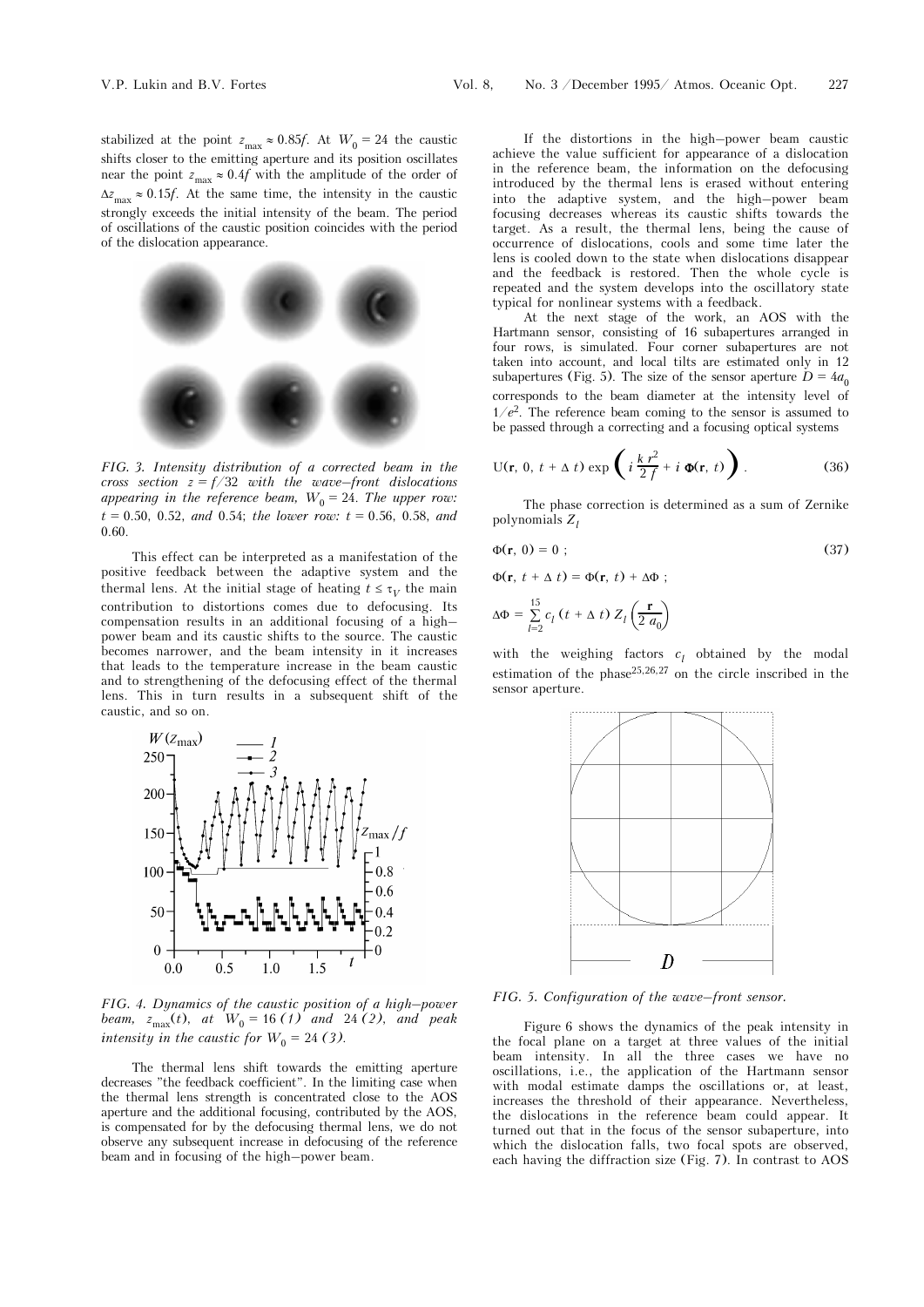with the exact phase conjugation, the positions of dislocations are relatively stable.



*FIG. 6. Dynamics of peak intensity*  $W_{\text{max}}(t)$  *in the AOS focus with the Hartmann sensor at*  $W_0 = 16$  (1), 32 (2), *and* 64 *(3).* 



*FIG. 7. Dynamics of the intensity distribution in the subaperture focus of the Hartmann sensor with dislocation appearing in the reference beam.* 

Since the phase correction is now determined by the weighted sum of the Zernike polynomials, it becomes possible to control directly the aberration spectrum of the phase correction. The above considerations enable us to assume that the positive feedback between the adaptive system and the thermal lens is closed mainly by the control of squared aberrations. Furthermore such a feedback affects negatively the correction efficiency. Besides, it is known that at thermal blooming the optimal focal length is  $longer<sup>17</sup>$  than in vacuum while the adaptive correction decreases the focal length of the system, compensating for the thermal lens effect.

The first step that we can propose for decreasing the harmful influence of this effect is the complete exclusion of the focusing control

$$
\Delta \Phi = \sum_{l=2}^{15} (1 - \delta_{l, 4}) c_l (t + \Delta t) Z_l \left(\frac{\mathbf{r}}{2 a_0}\right),
$$
  

$$
\delta_{lm} = \begin{cases} 0, & l \neq m \\ 1, & l = m \end{cases},
$$
 (38)

It turned out that the exclusion of the control over astigmatism

$$
\Delta \Phi = \sum_{l=2}^{15} (1 - \delta_{l, 4}) (1 - \delta_{l, 5}) (1 - \delta_{l, 6}) c_l Z_l \tag{39}
$$

provides for an additional increase in the correction efficiency. Since in addition to squared aberrations the tilt and coma also contribute greatly, the correction by Eq. (39) results mainly in a better beam pointing and straightening of a characteristic "sickle" owing to coma.

Figure 8 shows the steady state values of the parameters of a corrected beam depending on the initial intensity when correcting by the formula (37) (curve *1*) and by formula (39) (curve *2*), that is, without control over the total beam focusing and astigmatism. Curve *3* in this figure corresponds to the exact phase conjugation (the boundary condition (29)), and curve *4* corresponds to the system without a correction. The data for the exact phase conjugation are obtained by averaging over time corresponding instantaneous values.



*FIG. 8. Dependence of the peak intensity*  $W_{\text{max}}(a)$  and *radiant flux at the target P*(*b*) *on the beam initial intensity*  $W_0$  for different versions of AOS: AOS with the *Hartmann sensor (37) (1), AOS with the Hartmann sensor (39) (2), exact PhC (3), and without a correction (4).* 

It is known that the efficiency of correction by the formula (37) is somewhat lower than the efficiency of the exact phase conjugation while the correction by the formula (39) (without control over squared aberrations) is more effective than the exact phase conjugation starting from the power, at which the dislocations and oscillatory state occur ( $W_0 \approx 20-24$ ). Together with the optimization of the beam initial intensity the correction by the formula (39) gives more than twofold gain in the peak intensity in the focal plane as compared to the system without a correction and approximately 1.5–fold gain as